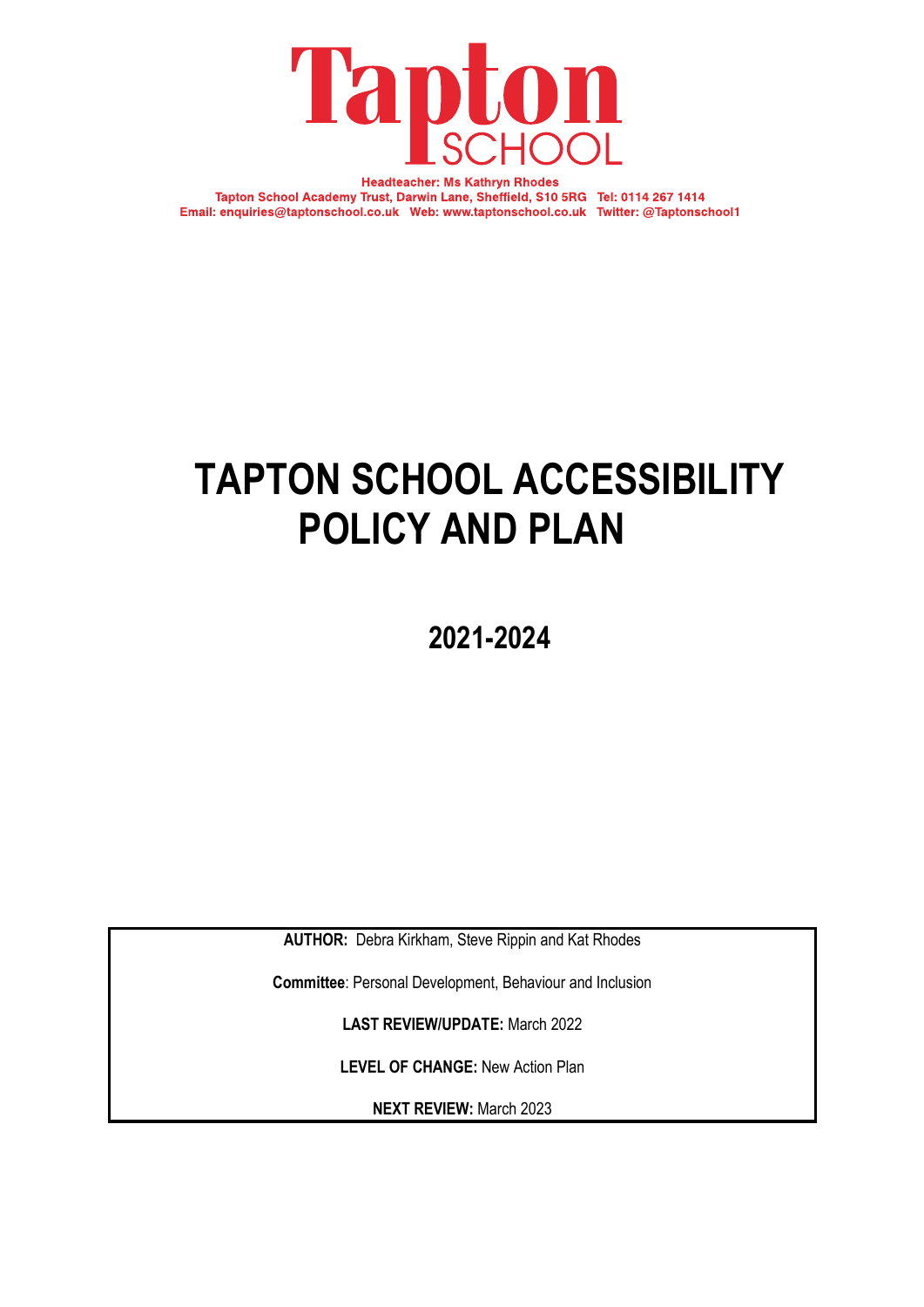# **Accessibility Policy and Action Plan**

# **Introduction**

This policy and plan outlines the proposals of the Governing Body of Tapton School to increase access to education for students with disabilities in the three areas required by the duties in the Equality Act 2010. They are:-

- Increase the extent to which students with disabilities can participate in the school curriculum;
- Improving access to the physical environment of the school and consideration of whether to provide auxiliary aids/services (as a reasonable adjustment) for disabled children
- Improving information delivery to students with disabilities

The Governing Body also recognises its responsibilities towards employees with disabilities and will:

- Monitor recruitment procedures to ensure that persons with disabilities are provided with equal opportunities
- Ensure that employees with disabilities are supported with special provision to ensure that they can carry out their duties effectively without barriers
- Undertake reasonable adjustments to enable staff to access the workplace

# **Key Objectives of the Accessibility Policy**

The key objective of this policy is to reduce barriers to access to the curriculum and to ensure full participation in the school community for students and prospective students with a disability.

To also ensure that the needs of disabled staff and parents/carers are accommodated in the school environment, as far is reasonable practical.

# **Principles**

Tapton School recognises its duty to;

- Ensure that compliance with the Equality Act 2010 is consistent with the school's Equality Statement and Objectives, the SEND policy, The Selection and Recruitment policy and any other policy that has a focus and impact on disabled students, staff and parents/carers
- Not to discriminate against disabled students, staff, parents/carers in admissions, exclusions or in the provision of education and associated services
- Not to treat disabled students, staff, parents and carers less favourably
- Take reasonable steps to avoid putting disabled students, staff, parents and carers at a substantial disadvantage
- Publish an Accessibility Plan
- Report on the progress of the Accessibility Plan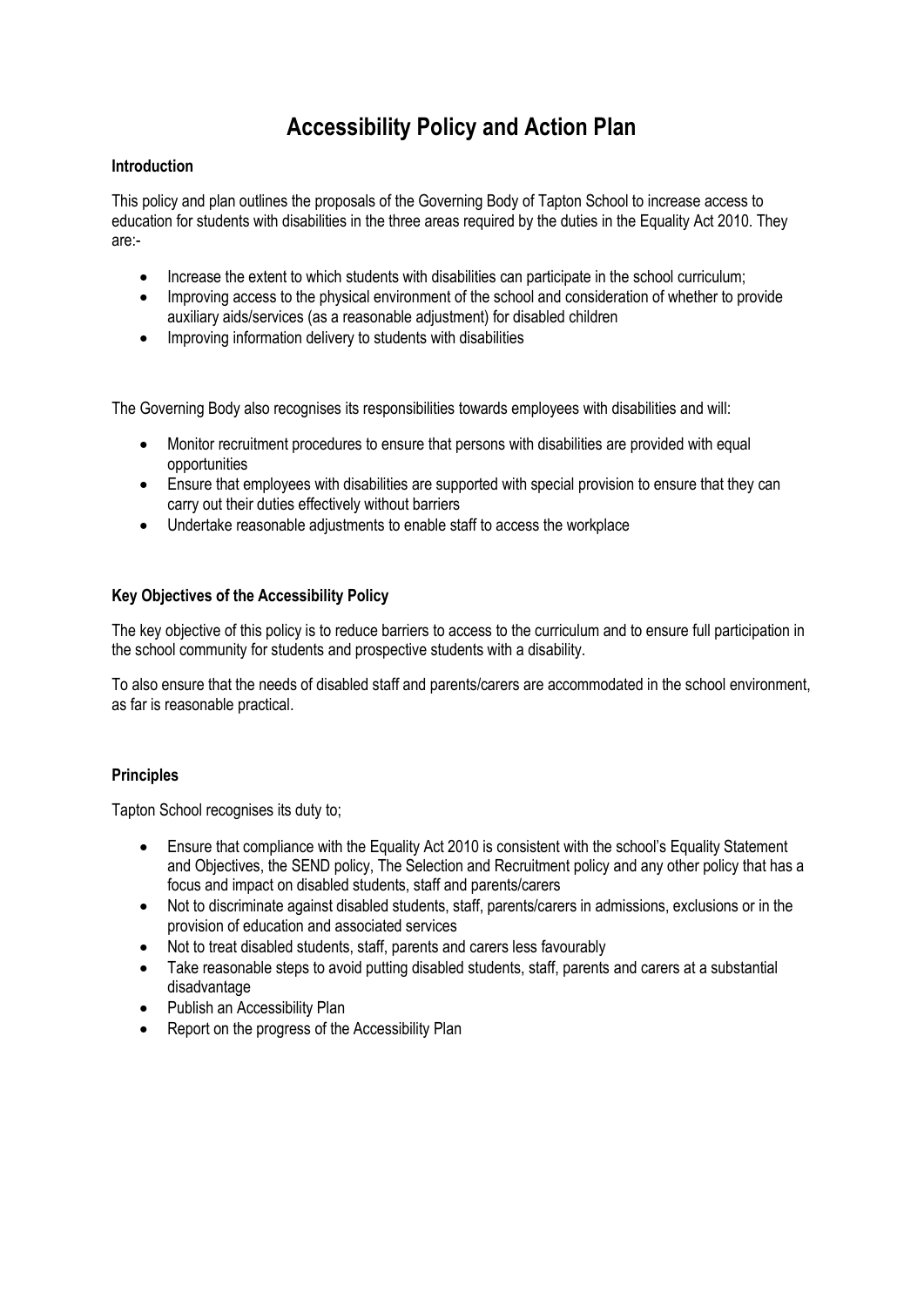# **The Accessibility Plan**

The plan is detailed below

- 1. In performing their duties, the Governing Body of Tapton School and staff will have regard to the Technical Guidance for Schools in England issued by the Equality and Human Rights Commission (updated in July 2014).
- 2. The School recognises and values parents' or carers' knowledge of their child's disability and its effect on their ability to carry out normal activities, and respects their and the child's right to confidentiality
- 3. All students are provided with a broad, balanced curriculum which is differentiated and adjusted to meet the needs of individual students and their preferred learning styles
- 4. The School sets suitable learning challenges
- 5. The School aims to overcome potential barriers to learning and assessment for individuals and groups of students
- 6. The needs of disabled staff and parents/carers are accommodated as far as is reasonable and practical
- 7. Attached to this policy are three Action Plans which relate to the three key aspects of accessibility. These plans span a period of 3 years 2021- 2024 and will be reviewed annually. New plans will be drawn up at the end of the current 3 year period.
- 8. The school acknowledges the need for ongoing awareness raising and training for staff and students in the matter of disability discrimination
- 9. The Accessibility Plan should be read in conjunction with the following policies, principles and documents:
	- The Equality Statement and Objectives
	- The SEND Policy
	- The Health and Safety Policy
	- Recruitment and Selection Policy
	- Safeguarding Policy

# **Activity**

# **Key duty 1 (education and related activities)**

Tapton School offers a broad and balanced curriculum with a diverse range of additional opportunities/extracurricular activities. Tapton School in its planning and delivery of the curriculum and additional opportunities ensures access is open to all and wider participation is actively encouraged.

Located at the school is the Local Authority Vision Support Department. The team consists of teaching and support staff, and is managed by the Head of Vision Support Service for children and young people in Sheffield with a vision impairment.

Specialist staff provide in class support and deliver targeted interventions for students with a vision impairment. In class support is targeted to students where additional support is needed for them to access the curriculum, and interventions are based on individual needs, assessed by both Vision Support staff and by teachers or parents raising concerns. Specialist interventions cover a variety of needs, including mobility and independence skills, acquiring braille literacy, use of assistive technology, reinforcement for maths and science, alternative curriculum provision such as PSD Entry Level Qualifications and unit award scheme, social skills sessions and paired reading.

Provided in addition to the curriculum are a number of pre-school interventions and lunch time clubs such as specialist sport activities, art and music; homework clubs; as well as facilitating participation in after school clubs.

Tapton School will continually review its provision to ensure for appropriate differentiation for all its students and will take into account the views of students, staff, parents and carers and when necessary will seek input/advice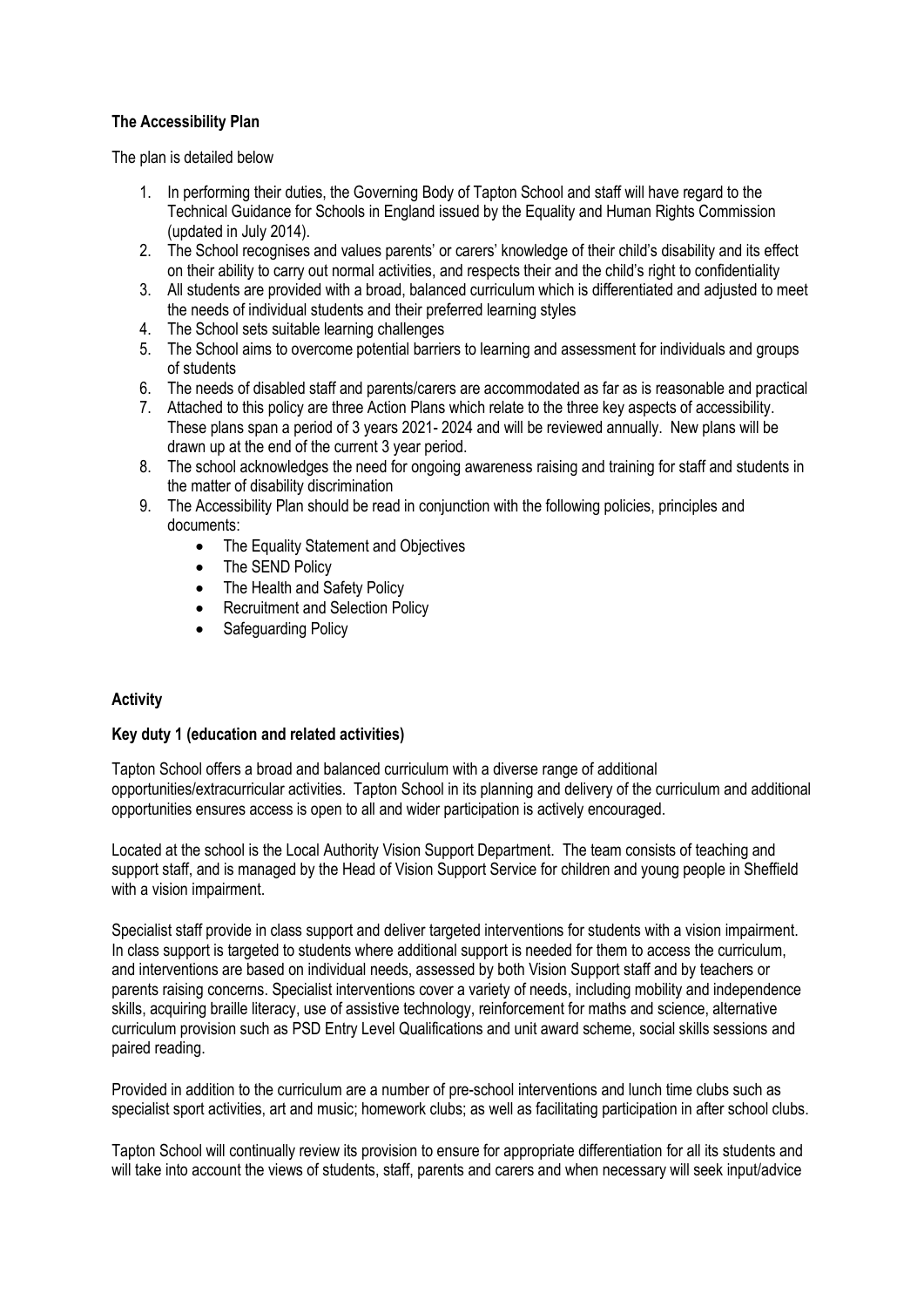from specialist and appropriate health professionals. The Vision Support team likewise will continually review its provision to ensure it meets the needs of its students with a visual impairment. (See Appendix A for the Key Duty 1 Action Plan).

# **Key duty 2 (physical environment)**

Tapton School was built as part of a Private Finance Initiative in 2001. The school building and grounds are the responsibility of a third party (until 2025/26 when this will transfer to the Governing Body). The building and grounds are managed by a private company on behalf of the owners and as such they are responsible for ensuring the building/grounds is compliant with the provisions of the Equality Act. As such there is a disabled washroom, ramp to the dining room, lift, disabled parking and braille room signage. Located at the school is the LA Vision Support Department. The school has increased its intake in year 7 and has had an extension built to provide for additional classrooms/offices/multi use gym. The 2 storey extension provides for disabled students/visitors in the provision of a lift and disabled washroom facility. Braille signage has also been incorporated.

The school along with the PFI owner will continue to take into account the needs of its students, staff and visitors with physical difficulties and other impairments when planning future improvements and refurbishments to the site such as access, colour schemes and lighting. (See Appendix B for the Key Duty 2 Action Plan).

### **Key duty 3 (provision of information)**

The school currently has a learning platform which is accessible by its students and parents/carers along with a website which is accessible by the wider community. Statutory information is accessible on the website but can also be provided in hardcopy on request. (See Appendix C for the Key Duty 3 Action Plan).

### **Policy Review**

Our action plan can be found below. This details our focus for the next three years relating to the key duty areas and covering the period 2021 - 2024. The strategic areas for development remain consistent:

- Curriculum
- Environment
- Access to Information

Our specific actions are monitored on an annual basis following evaluation and analysis of the outcomes for SEND and VS students. Parent and student voice is also sought and forms the basis for future planning. These plans will be reviewed and adjusted annually. The policy as a whole will be reviewed at the end of the current three-year period and new plans will be drawn up for the following three-year period.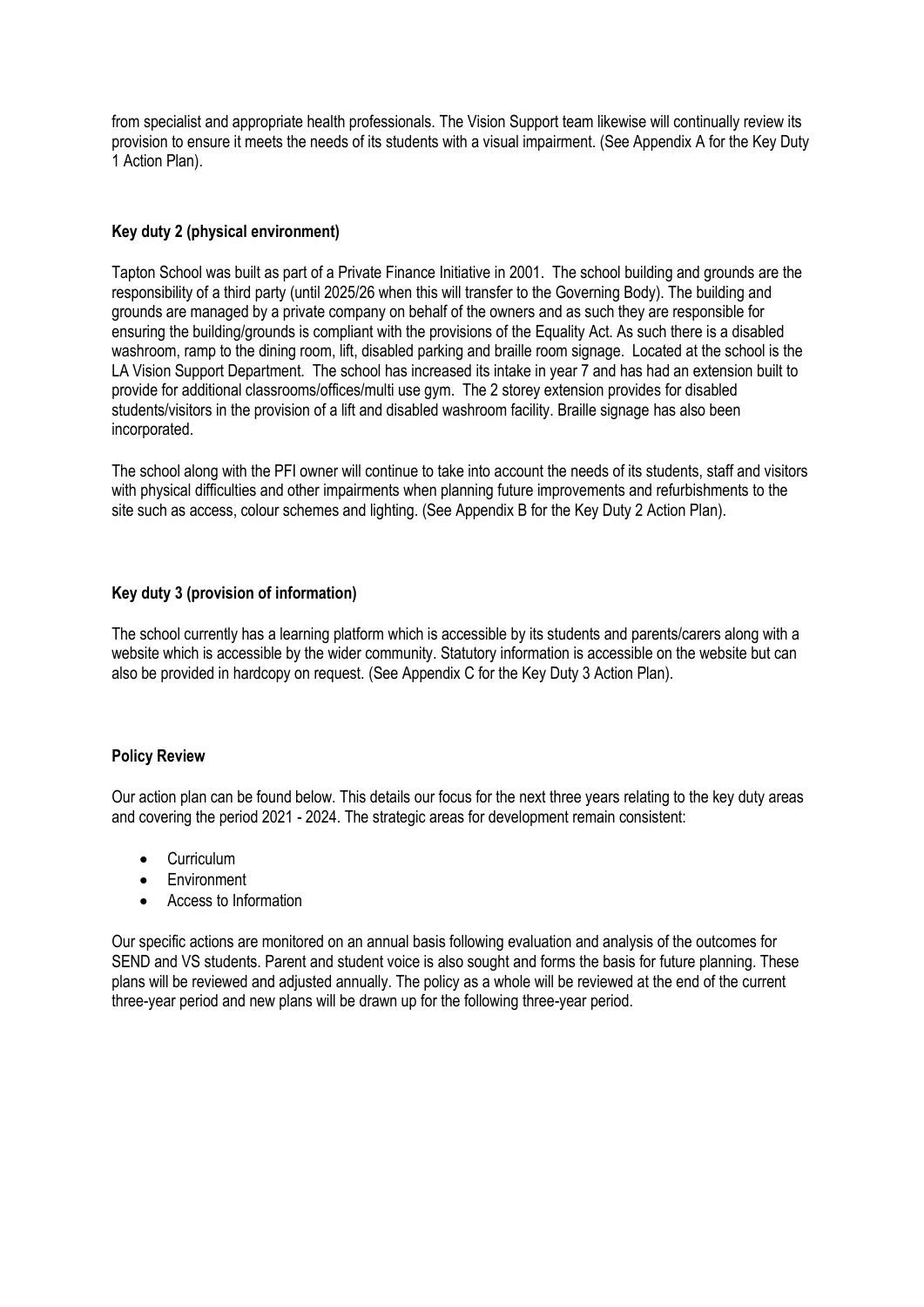| <b>Key Duty</b>                                                              | <b>Actions</b>                                                                                                                                                  | Who and When                                                                                                                                                                                                                         | Impact                                                                                                                                                              |
|------------------------------------------------------------------------------|-----------------------------------------------------------------------------------------------------------------------------------------------------------------|--------------------------------------------------------------------------------------------------------------------------------------------------------------------------------------------------------------------------------------|---------------------------------------------------------------------------------------------------------------------------------------------------------------------|
| All children should<br>have access to an<br>ambitious, broad<br>and balanced | At the start of each academic year<br>staff are trained to employ quality<br>first teaching strategies in response<br>to individual needs.                      | SEND and VS staff deliver training to all teachers and members of<br>the inclusion team                                                                                                                                              | Learning walks reveal that teachers adapt and respond<br>to the needs of all students.                                                                              |
| curriculum which is<br>tailored to the<br>individual needs of<br>students    | This also forms part of the teacher<br>Performance Development cycle<br>and is reviewed in October and<br>March each year.                                      | Headteacher leads on Performance Development, informed by<br>TSAT HR lead. Objectives build in a SEND focus.                                                                                                                         |                                                                                                                                                                     |
|                                                                              | Teachers of our most vulnerable<br>students receive specific guidance<br>through additional briefings, student<br>engagement plans and liaison with<br>SEND/VS. |                                                                                                                                                                                                                                      | Staff are well informed about how best to ensure all<br>students access the curriculum and remain engaged.                                                          |
|                                                                              | Curriculum provision regularly<br>reviewed during Student<br>Engagement Meetings to ensure we<br>are meeting the needs of SEND and<br>VS students.              | SENDCO leads on adaptation of curriculum to meet all needs. This<br>is regularly reviewed during weekly Inclusion meetings and Student<br><b>Engagement Meetings.</b><br>Head of VS and VS teaching/support staff liaise with senior | KS3 Curriculum and GCSE Pathways provide high<br>aspirations to achieve destinations.<br>Exam results show that pathways are appropriate and<br>matched to ability. |
|                                                                              |                                                                                                                                                                 | leadership team to ensure VS students' needs are catered for.<br>Pathways are monitored and found to be appropriate to need and<br>ability.                                                                                          | SEND and VS students make progress, engage in<br>learning and the wider life of the school.                                                                         |
|                                                                              |                                                                                                                                                                 |                                                                                                                                                                                                                                      |                                                                                                                                                                     |
|                                                                              |                                                                                                                                                                 |                                                                                                                                                                                                                                      |                                                                                                                                                                     |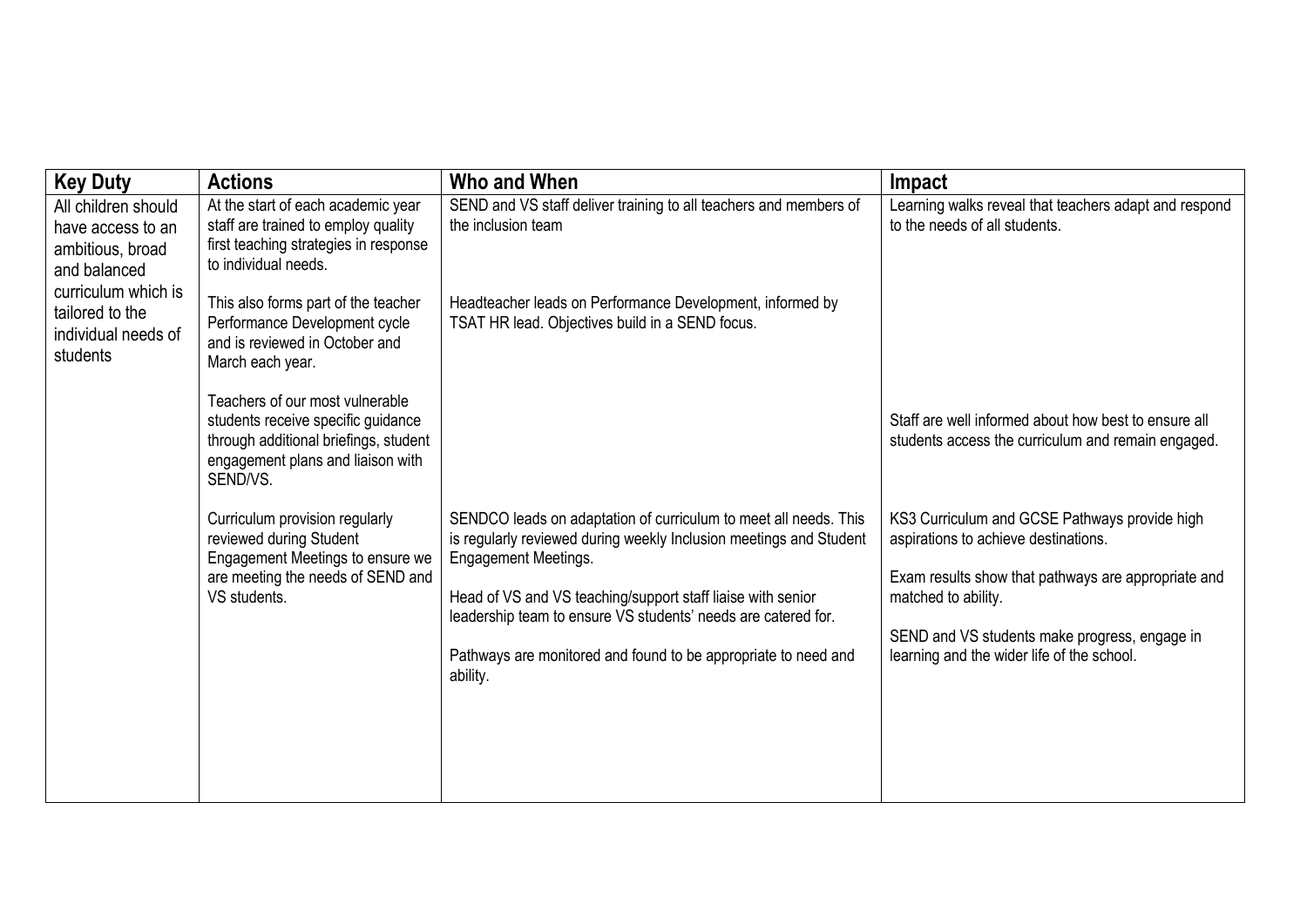| <b>Key Duty</b>                                                                                                | <b>Actions</b>                                                                                                                                                                           | Who and When                                                                                                                                                                                                                                                                                                             | Impact                                                                                                          |
|----------------------------------------------------------------------------------------------------------------|------------------------------------------------------------------------------------------------------------------------------------------------------------------------------------------|--------------------------------------------------------------------------------------------------------------------------------------------------------------------------------------------------------------------------------------------------------------------------------------------------------------------------|-----------------------------------------------------------------------------------------------------------------|
| Ensure the physical<br>environment is<br>accessible for all our<br>staff and students,<br>including those with | Raise staff awareness of student<br>needs                                                                                                                                                | SENDCO to issue SEND+ register and guidance regarding how<br>best to meet students' needs at start of each school year. This is<br>updated throughout the year and key changes shared with staff<br>through briefing and via email.                                                                                      | All student needs are considered and met<br>Students feel supported and settle quickly into their<br>new school |
| disabilities                                                                                                   | Liaise with feeder schools to ensure<br>information is provided on transition                                                                                                            | SENDCO and Head of Vision Support to liaise with primary<br>colleagues and each other to ensure specific needs are understood<br>and support put in place.<br>Further meetings with parents and relevant staff, including form<br>tutors and wider inclusion team.<br>Ongoing throughout the year with any new starters. | Teachers are aware and able to adapt and support.                                                               |
|                                                                                                                | Keep under review and make<br>provision for any new developments<br>any areas of uneven surfacing and<br>ensure repairs are actioned (within<br>the constraints of the PFI).             | Members of SLT undertake regular walks around the building and<br>outside areas to identify issues as they arise and report. Vision<br>Support staff will also carry out these checks and report back.                                                                                                                   | Staff and students have safe movement around the site<br>with little or no reported accidents                   |
|                                                                                                                | Ensure routine internal decorations<br>consider needs of all students (e.g.<br>contrasting door frames, hand rails<br>etc)                                                               | Headteacher and Business Manager to consult with SENDCO and<br>VS on this where appropriate.                                                                                                                                                                                                                             | Staff and students have safe movement around the site<br>with little or no reported accidents                   |
|                                                                                                                | The external site is reviewed to<br>ensure it meets with all DDA<br>requirements and supports<br>independent movement around the<br>site by visually impaired<br>students/staff/visitors | In conjunction with the PFI provider the school will look to<br>implement any recommendations made by the VS on site team.                                                                                                                                                                                               | Staff/students/visitors to the site are able to move<br>around the site safely and independently                |
|                                                                                                                |                                                                                                                                                                                          |                                                                                                                                                                                                                                                                                                                          |                                                                                                                 |